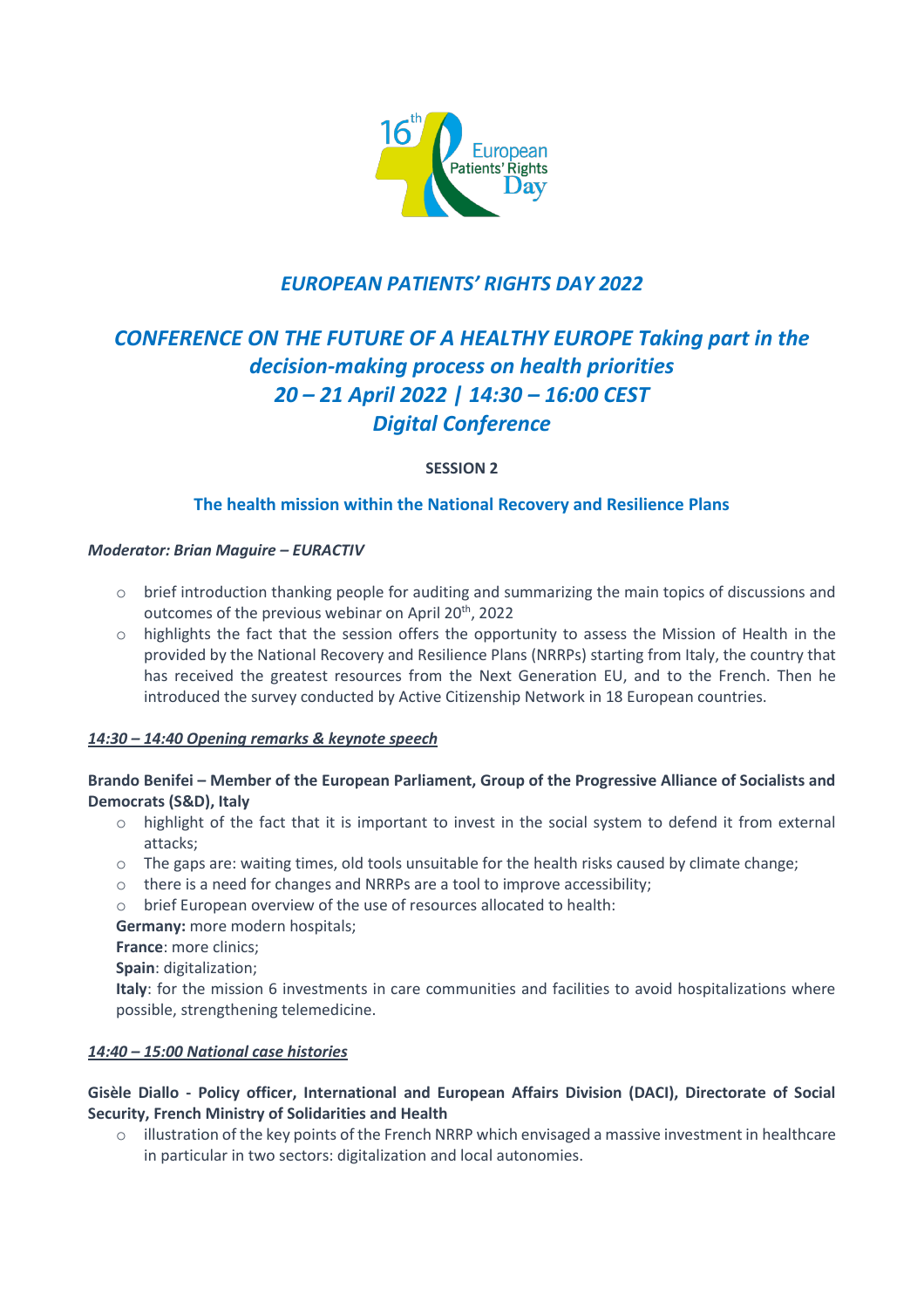- o more specifically, they will try to modernize hospitals and facilities, strengthening cooperation between city hospitals in the regions, a strengthening of the private sector is also envisaged in parallel with a strengthening of the public sector
- $\circ$  great importance was also given to mental health, also providing the creation of an active prevention line 24 hours a day.
- o Investments were also planned for the renewal of medical equipment, for an innovative response to demographic change, and for home care services.
- $\circ$  the French reform follows two pillars: the digital health shift to improve the exchange of data and the interoperability of technological devices supplied to French healthcare, the second pillar is the defense of the most fragile and vulnerable people without forgetting above all those who have lost or are at risk of losing autonomy for age or health problems.

## **Paul Garassus – President, European Union of Private Hospitals (UEHP); Vice-President, French Health Economics Society (SFES)**

- $\circ$  he stresses the great crisis and the difficulties that hospitals are experiencing at the moment;
- o stresses the fact that free access and quality of care are important for patients and that these are the two key aspects to monitor in the future,
- o a reform of payments is needed to reduce inequalities;
- $\circ$  NRRPs can reduce inequalities if supported by constant analysis of data and information;
- o Importance of sharing best practices.

#### **Antonio Gaudioso - Head of the Technical Secretariat of the Minister of Health, Italian Ministry of Health**

- $\circ$  the program that the Italian Ministry of Health is implementing is based on two pillars: investing and reforming;
- o during the Covid19 pandemic it has been demonstrated that there was little outside the hospitals, therefore it was unclothed in the creation of networking between community hospitals and community housing by investing European and national funds;
- $\circ$  in three years, 14 billion more have been invested than in 2019 and has been done following two paths: local services for health and research and innovations by strengthening the creation of networks including universities, industries, and the public sector;
- o Another issue that is at the heart of the Italian health department is the sharing of data, in particular, they want to return the data to patients;
- $\circ$  To summarize an important investment and a significant strategy change was made.

#### **Anna Lisa Mandorino – Secretary General, Cittadinanzattiva**

- o The importance that the PNRR assumes for Italy is under everyone's eyes: it's the country that has received the most funds and that, more than the others, has decided to allocate them to different and transversal policies, from the digital transition to the environmental one, from social to health; moreover, the Italian Plan combines investments and reforms, some of which have been expected for years
- o the level of participation of citizens and communities in the same is lacking. As a Civic Observatory on NRRPs - of which Cittadinanzattiva is one of the promoting organizations - they have demanded greater spaces and forms of participation, as well as greater transparency of data and information, also obtaining important openings in this sense.
- o about the reform of territorial assistance, envisaged at Mission 6, up to now no public consultation has been launched by the central government and many Regions have decided where to place the Community Houses without having field paths of public debate with the communities, sometimes foreseeing the houses next to the hospitals while the logic from which they arise is to foresee a capillary diffusion on the territory.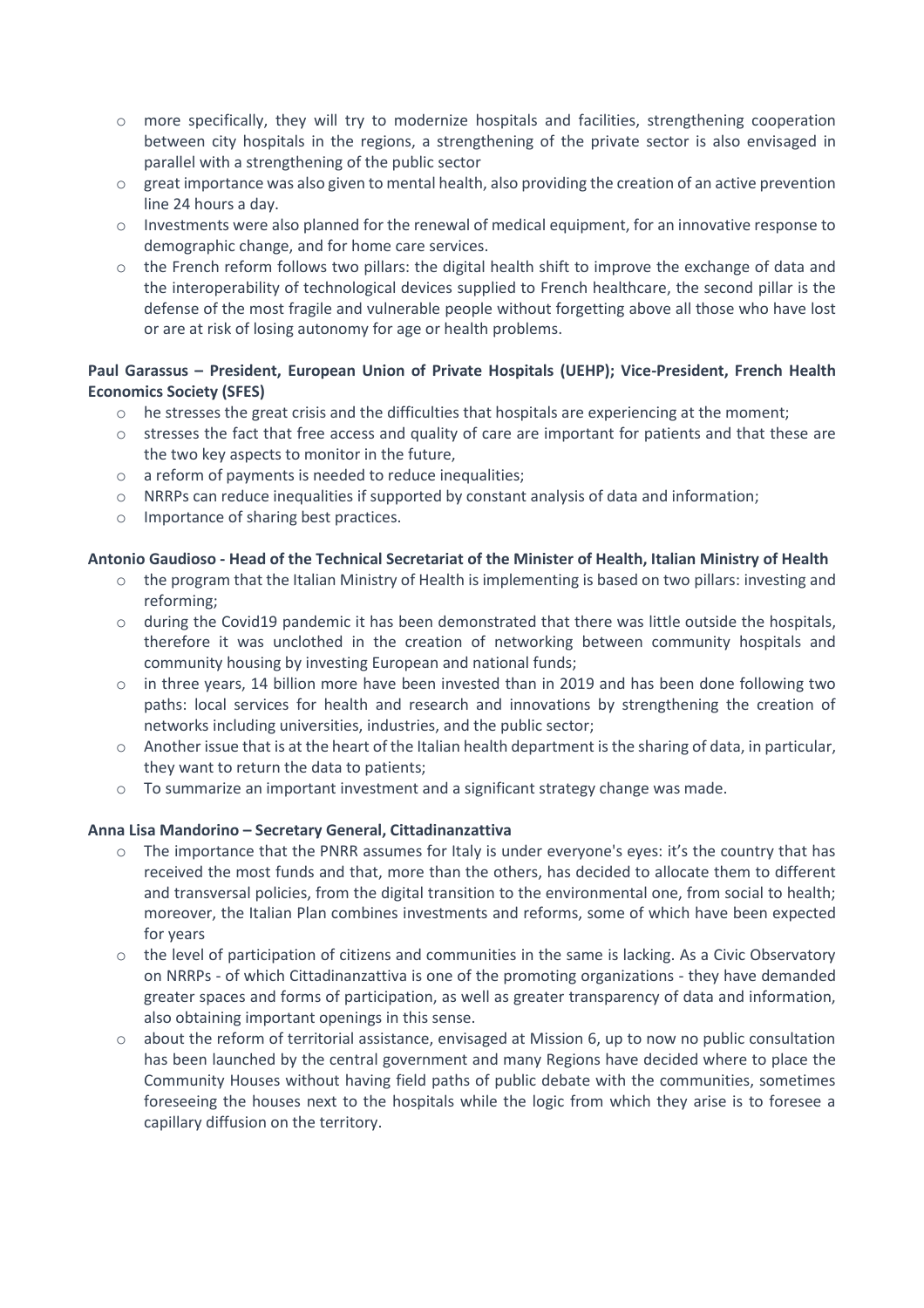#### *15:00 - 15:55 Roundtable discussion: The involvement of stakeholders in the definition of priorities and in the implementation of the Plans*

**Francesca Colombo** - Head of the Health Division, Organisation for Economic Co-operation and Development (OECD)

- $\circ$  the pandemic has made it clear that healthcare expenditures are an investment;
- o citizen involvement in public health decision making was important before the pandemic but now it is even more important
- o healthcare in the past has been characterized by many wastes that can be avoided with correct measurements, data analysis, and monitoring

**Laura Cande** - Policy and Projects Consultant, European Health Management Association (EHMA)

- o The work of the EHMA is focusing on three key aspects:
- $\circ$  best qualities that can be had collecting data keeping patients in mind first of all;
- o requiring that investments be more flexible;
- o a health path care that measures the active participation of patients and citizens.

**Ilaria Passarani** - Secretary General, Pharmaceutical Group of the European Union (PGEU)

- o Covid has demonstrated the strengths and weaknesses of European health systems;
- o pharmacies that have remained open throughout the pandemic have been included in the investment plans, especially in the areas where there are not enough of them;
- o PGEU wants to make their expertise available to European institutions;
- o in the future, multi-professional networking is required to ensure continuity even for those suffering from chronic diseases.

**Marc Lange** - Secretary General, European eHealth Stakeholder Platform (EHTEL)

- $\circ$  In light of the fact that 25% of the investment in healthcare will be dedicated to digitalization, the collaboration of all stakeholders on this issue is fundamental;
- $\circ$  just as the theme of data sharing is fundamental.

**Giovanni Gorgoni** - Chair, European Regional and Local Health Authorities (EUREGHA)

- o EUREGHA is working on two sources: communities and well-being which are two words disruptive and inclusive, these are the two directions that local plans are taking;
- $\circ$  the concept of community is close to the concept of regions in order to build a dialogue with citizens, patients, and industries;
- o EUREGHA is aware of the need for social inclusion;
- o Covid19 was a global war fought with local weapons and fighters.

**Miriam Gargesi** - Senior Director, Government Affairs EMEA, Illumina

- o stresses the lack of clear regulation on the use of data in clinical trials.
- o reports the growing need for technological innovation at the medical level

**Gábor Pogány** – Coordinator, Hungarian Patient Forum; member, Hungarian Alliance of Patients' Organisations (HAPO); President, Hungarian Federation of People with Rare and Congenital Diseases Network (HUFERDIS - RIROSZ); member, Advisory Board of Orphanet

- $\circ$  focuses on how digitalization and interoperability can be linked at the European level in the future.
- $\circ$  In the field of rare diseases, data sharing is crucial and has always been a complicated issue.

#### Roundtable Discussion:

**Ilaria Passarani:** it's necessary to strengthen the presence of pharmacies, especially where they are lacking, we are moving towards the road of selling drugs that at the moment are only administered in hospitals and